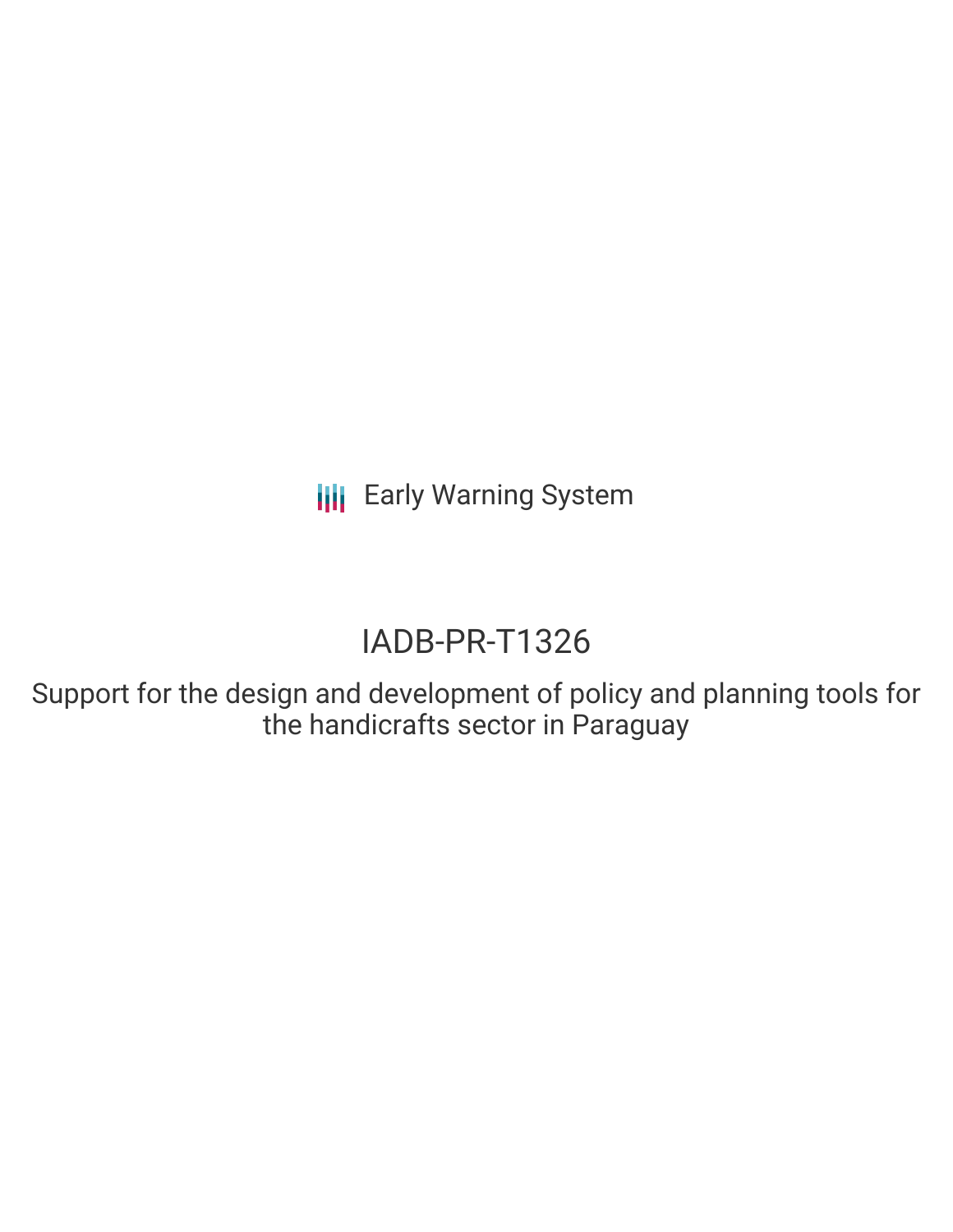

# Early Warning System

Support for the design and development of policy and planning tools for the handicrafts sector in Paraguay

#### **Quick Facts**

| <b>Countries</b>               | Paraguay                               |
|--------------------------------|----------------------------------------|
| <b>Specific Location</b>       | Uninformed                             |
| <b>Financial Institutions</b>  | Inter-American Development Bank (IADB) |
| <b>Status</b>                  | Proposed                               |
| <b>Bank Risk Rating</b>        |                                        |
| <b>Borrower</b>                | Goverment of Paraguay                  |
| <b>Sectors</b>                 | <b>Technical Cooperation</b>           |
| <b>Investment Type(s)</b>      | <b>Advisory Services</b>               |
| <b>Investment Amount (USD)</b> | $$0.20$ million                        |
| <b>Project Cost (USD)</b>      | $$0.20$ million                        |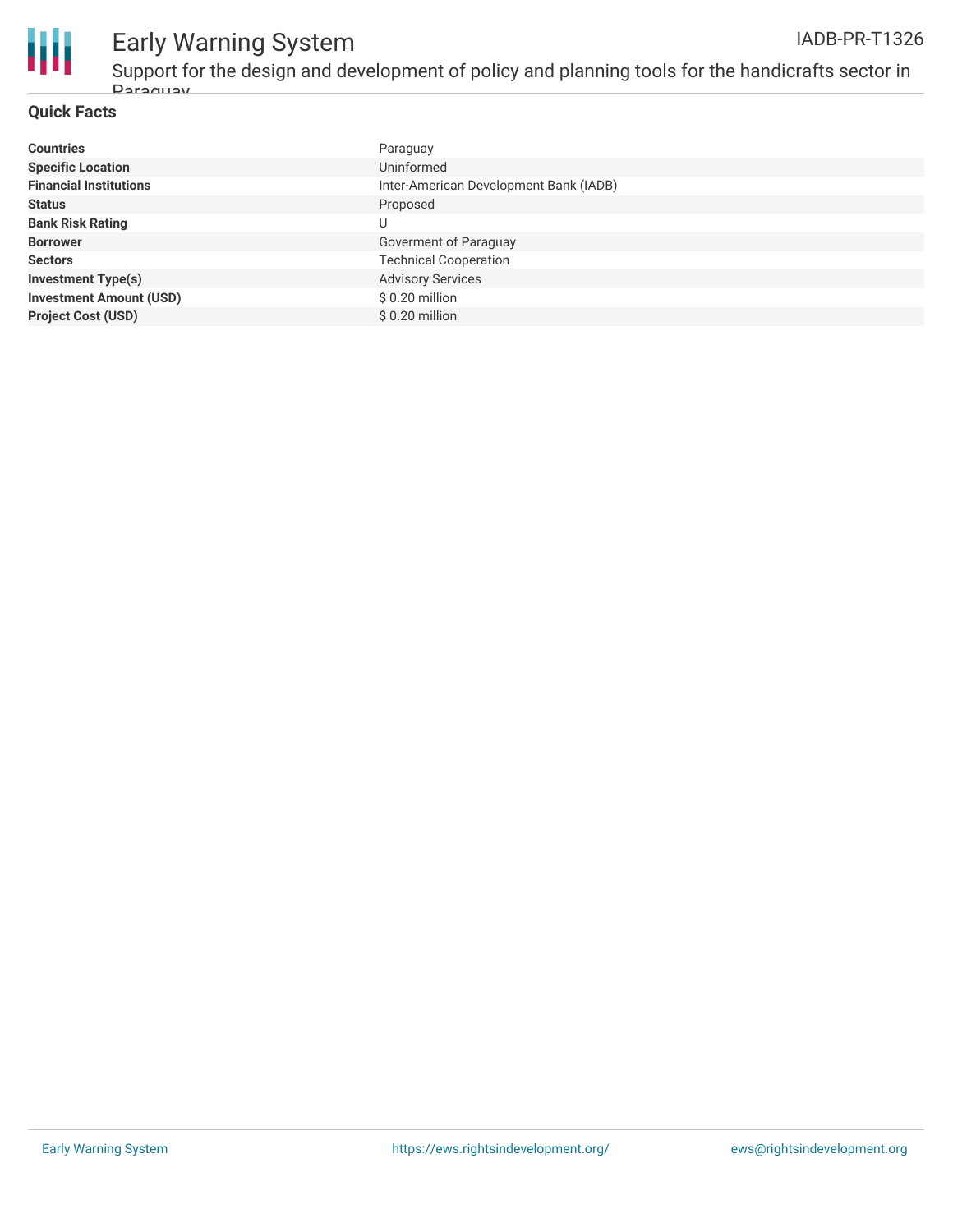

### Early Warning System IADB-PR-T1326

Support for the design and development of policy and planning tools for the handicrafts sector in Daraguay

### **Project Description**

To support the Paraguayan Institute of Handicrafts (IPA by its Spanish acronym) in the design and development of tools for inclusive development ands sustainable use or natural resources to prepare the National Policy of Handicrafts and the National Plan of Handicrafts. Specifically, this TC will facilitate IPA: i) the participatory design of a policy to support and protect Paraguayan culture that will include incentives for sustainable use of natural resources and women empowerment; and ii) design of a strategy for the implementation of the national policy for handicrafts that will include the preparation of specific public investment projects.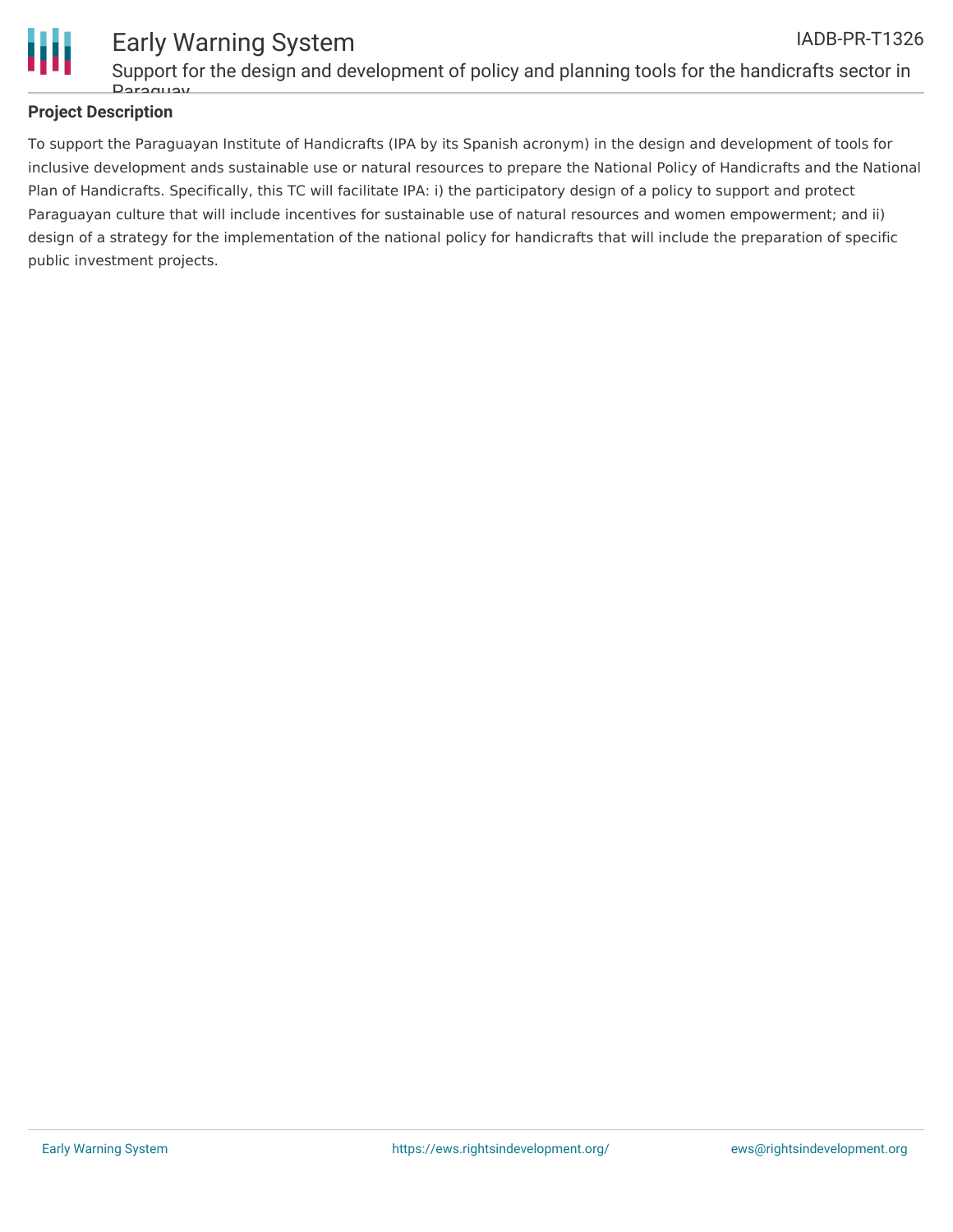

# Early Warning System

Support for the design and development of policy and planning tools for the handicrafts sector in **Daraguay** 

#### **Investment Description**

• Inter-American Development Bank (IADB)